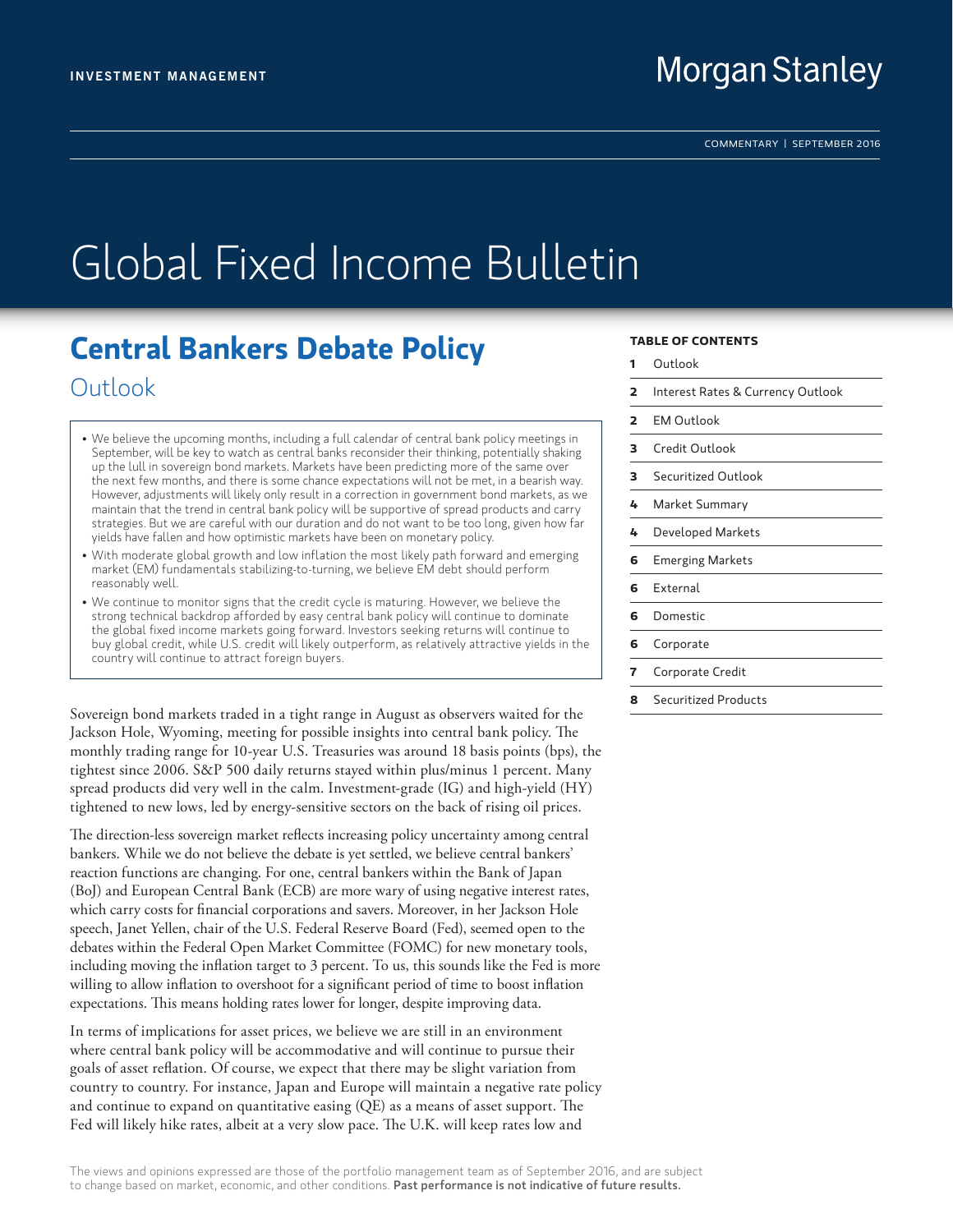continue its QE program as well. Putting it all together, there is little tolerance in the central bank community to allow interest rates to rise in a disruptive manner that will negatively impact asset prices or business confidence. As mentioned, we believe there is growing sentiment among central bankers that inflation expectations are too low and need to be higher. This should support a steepening of yield curves, which is largely a stimulus for risky asset prices.

Thus, we have an environment in which carry strategies and spread products should do well. Our preference is to own spread products that have a lower correlation to interest movements. Asset classes such as HY and securitized products stand to do well in just such an environment in our opinion. In many cases, the underlying fundamentals of the sectors within these asset classes are strong, but trade cheap relative to their fundamentals. In HY, sectors such as paper, packaging and homebuilding offer attractive yields with good fundamental backing. Similarly, non-agency mortgage and commercial mortgage-backed securities (CMBS), which is largely a domestic U.S. story with the backing of strong fundamentals from rising commercial and residential real estate prices, also look attractive.

A quiet August 2016 was welcomed in light of volatile Augusts in the past few years. However, we believe the upcoming months, including a full calendar of central bank policy meetings in September, will be key to watch as central banks reconsider their thinking, potentially shaking up the lull in sovereign bond markets.

### Interest Rates & Currency Outlook

Given the relative lethargy of the global economy and ongoing uncertainties around the impact of Brexit, we expect the Fed to do all it can to implement a "dovish" hiking path. In our opinion, longer-maturity Treasuries are shaped more by technical forces related to global risk premia, which we think could reverse and drive yields higher. In light of these forces and market realities, we remain modestly underweight U.S. duration although overweight elsewhere, such as in EM. We also believe that current market pricing of inflation through Treasury Inflation-Protected Securities (TIPS) underestimates the potential for higher inflation.

We expect continued ECB purchases to pressure euro periphery real yields lower, in order to bring about the necessary financial and economic rebalancing to increase inflation expectations. Based on this view, we continue to like inflation-protected bonds in Italy and Spain and remain essentially neutral on eurozone duration. The ECB is likely to adopt an even easier monetary policy, if only by extending the time frame of QE.

We expect that a China-related commodity-based slowdown and slow growth should contribute toward an easy monetary policy in Australia and New Zealand. Given the ongoing

weakness in dairy prices, we believe New Zealand government bonds should outperform and continue to be overweight this market. EM assets remain attractive in this low-yielding, easy money world. Central European bonds remain attractive, while we are tactically positive on Brazil and Mexico.

In terms of currency positioning, we see a weaker dollar in the near future, given a dovish Fed—although the dollar could strengthen in a risk-off scenario. We have exposure to where we see value, including the Polish Zloty, Norwegian kroner and Russian ruble. We are underweight the British pound in anticipation of deteriorating growth caused by Brexit uncertainties.

### EM Outlook

Even though EM fixed income has posted strong year-to-date returns, we remain optimistic about its prospects for the remainder of the year as developed market yields remain very low, economic data in EM appears to have stabilized, fears of multiple Fed rate hikes have subsided, and concerns of a sharp slowdown in China have diminished. While one more Fed hike is likely by year-end, overall supportive developed market monetary policies, combined with lower China fears, will likely remain the positive drivers of asset price performance for the remainder of the year. Relative yields and valuations remain attractive in EM, but for a longer-lasting rally to take hold, we need to see a more sustained turn in EM economic fundamentals, an oil price range of \$40-50/per barrel, a stable U.S. dollar and range-bound developed market rates.

We believe that EM assets could absorb one to two growthinduced Fed rate hikes in 2016, but assets would remain vulnerable to rate hikes driven by a surge in inflation. However, the inflationary environment should remain relatively benign for the world as a whole, especially post-Brexit and with unresolved China vulnerability. Broadly, we expect a modest rebound in EM growth for the rest of 2016 and 2017, as the negative impacts from Brazil and Russia lessen. China's growth slowdown is likely to continue in the medium term, with short-term growth prospects reliant on continued fiscal and monetary policy support. In our opinion, the gradual shift toward managing the Renminbi against a basket of currencies reduces the risk of an abrupt devaluation, while China is the president of the G20 this year.

Looking ahead, we believe emerging markets fixed income (EMFI) should remain supported by better economic growth prospects and still-lax monetary policy. Despite a narrowing of the EM/developed market (DM) growth differential and a weakening of fundamentals following the 2008 global financial crisis, EM economies, in our opinion, are still in better health than they were 10 to 15 years ago. EM economies are supported by generally lower levels of external debt as a percentage of gross domestic product (GDP), freely floating exchange rates, relatively large buffers in the form of foreign currency reserves, and growing local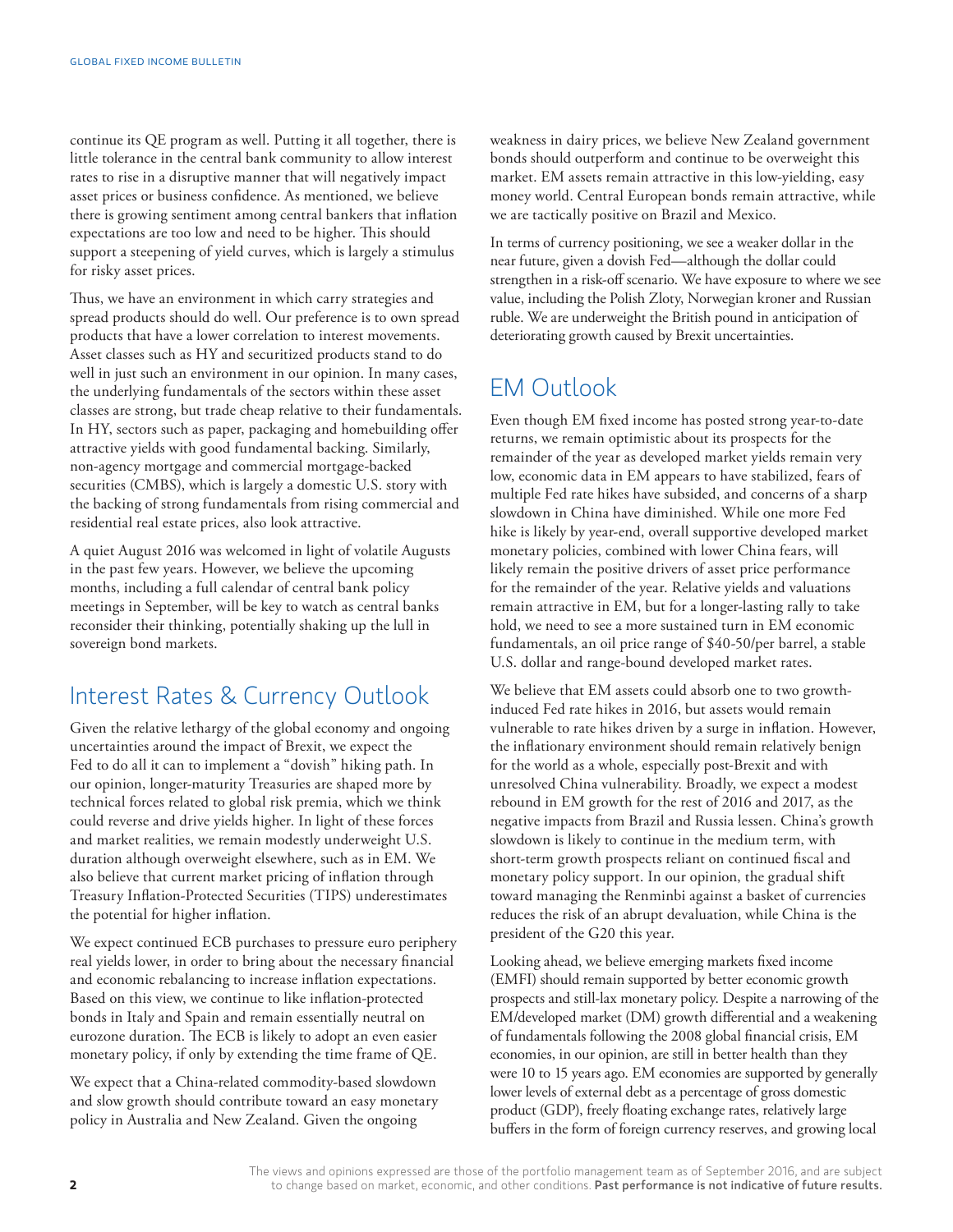debt markets supported by generally robust and well-capitalized banking systems. These factors limit the risks of external funding pressures inflicting severe damage on their economies. With many in the market forecasting moderate global growth and low inflation, and EM fundamentals stabilizing-to-turning, we believe EM debt should perform reasonably well for investors looking for diversification, yield/carry and total return potential.

### Credit Outlook

As we head into year-end, we continue to monitor signs that the credit cycle is maturing and attempt to balance the potential negatives of a late-cycle credit environment with unprecedented central bank support. In the near term, it seems likely that the technicals will outpace any potential late-cycle risks; however, we are cognizant of the potential for a credit repricing if policy support diminishes or the market loses faith in the strength of corporate credit in the face of a late-cycle environment. Additionally, as we head into the end of 2016 and into early 2017, we remain cautious about Italy's constitutional reform referendum and the U.S. election. Both pose political and policy uncertainty, and are pockets of potential volatility for global credit markets.

In the interim, September is poised to be a much more active month than August from a macroeconomic perspective. Specifically, during the first three weeks of September, U.S. employment data will be reported and ECB, Bank of England (BoE), Fed and BoJ meetings will take place. Despite the heavy macroeconomic calendar in September, we continue to believe that the strong technical backdrop afforded by easy central bank policy will continue to dominate the global fixed income markets going forward. We expect investors seeking returns will continue to buy global credit, and U.S. credit will likely outperform, as relatively attractive yields in the U.S. will continue to attract foreign buyers. Significant supply expectations in U.S. IG and HY markets will present an attractive opportunity to accumulate credit risk throughout September. As such, we continue to believe that a robust technical environment remains the dominant theme across global credit, and credit remains an attractive asset class in a slow economic growth, low-yielding environment.

### Securitized Outlook

We remain significantly underweight agency mortgage-backed securities (MBS) given the historically low nominal spreads and low option-adjusted spreads (OAS), combined with near record low mortgage rates which should meaningfully increase prepayment risks and option costs. However, agency MBS have performed reasonably well in 2016, given the increased demand for liquid and high credit quality spread products. Despite good performance over the past few years as rates volatility has remained relatively low, we believe that agency MBS appears

to be expensive from a historical spread and yield perspective and that the downside risk significantly outweighs the upside potential and outweigh the current carry. Additionally, we believe credit-sensitive mortgage securities currently offer better risk-adjusted return profiles and cash flow carry. Although we remain underweight agency MBS, we also believe agency MBS can complement a more credit-sensitive MBS portfolio, given the liquidity and diversification benefits of agency MBS.

We believe that non-agency MBS remains one of the more stable and attractive fixed income asset classes. Given the attractive carry, improving fundamentals and shrinking net supply, we remain overweight the sector. Non-agency MBS offers spreads of 200-250 bps above U.S. Treasuries for IG bonds, and 250-300 bps above for senior non-IG bonds on a loss-adjusted basis. We remain positive on the U.S. housing market, given the modest strength of the U.S. economy, continued low mortgage rates and above-average home affordability. From a supply perspective, we project outstanding non-agency MBS to decline by \$60 billion to \$70 billion in 2016, while new securitizations are projected to only amount to \$20 billion to \$30 billion.

We remain cautiously overweight CMBS. We expect that commercial real estate fundamental conditions will continue to improve as the U.S. economy strengthens, and we believe CMBS is poised to perform well as a result. However, we have some concerns over supply/demand dynamics, given the recent spread volatility and given our expectations of future increases in new origination and issuance. However, we also have concerns over late 2015 and 2016 vintage origination CMBS due to the substantial increase in property values over the last few years and favor more seasoned CMBS issues, which have benefited from recent property price appreciation. For more recent issuances, we favor moving up the capital structure to benefit from increased structural credit protection while still receiving attractive spreads resulting from recent spread widening. Although we expect continued volatility in CMBS in 2016, we believe that CMBS offers attractive yields and should continue to benefit from improving fundamental market conditions. While we remain overweight, we are limiting our overweight to a manageable level depending on portfolio risk profiles, given the increased volatility and mark-to-market risk in this sector.

In Europe, although spreads have now tightened back to pre-Brexit levels, they remain wider on the year for most non-ECB eligible assets. We believe U.K. RMBS remains one of the most attractive asset classes. Although the Brexit vote raises the potential for a recession in the U.K., we still like the very seasoned U.K. RMBS with borrowers that continued to pay during the financial crisis. These borrowers have proven themselves to be more resilient to economic stress and home price declines, and the securities on these seasoned deals have benefited from deleveraging and increased credit structural protection. Additionally, the BoE is now projected to cut rates, which should increase refinancing activity and improve home affordability. In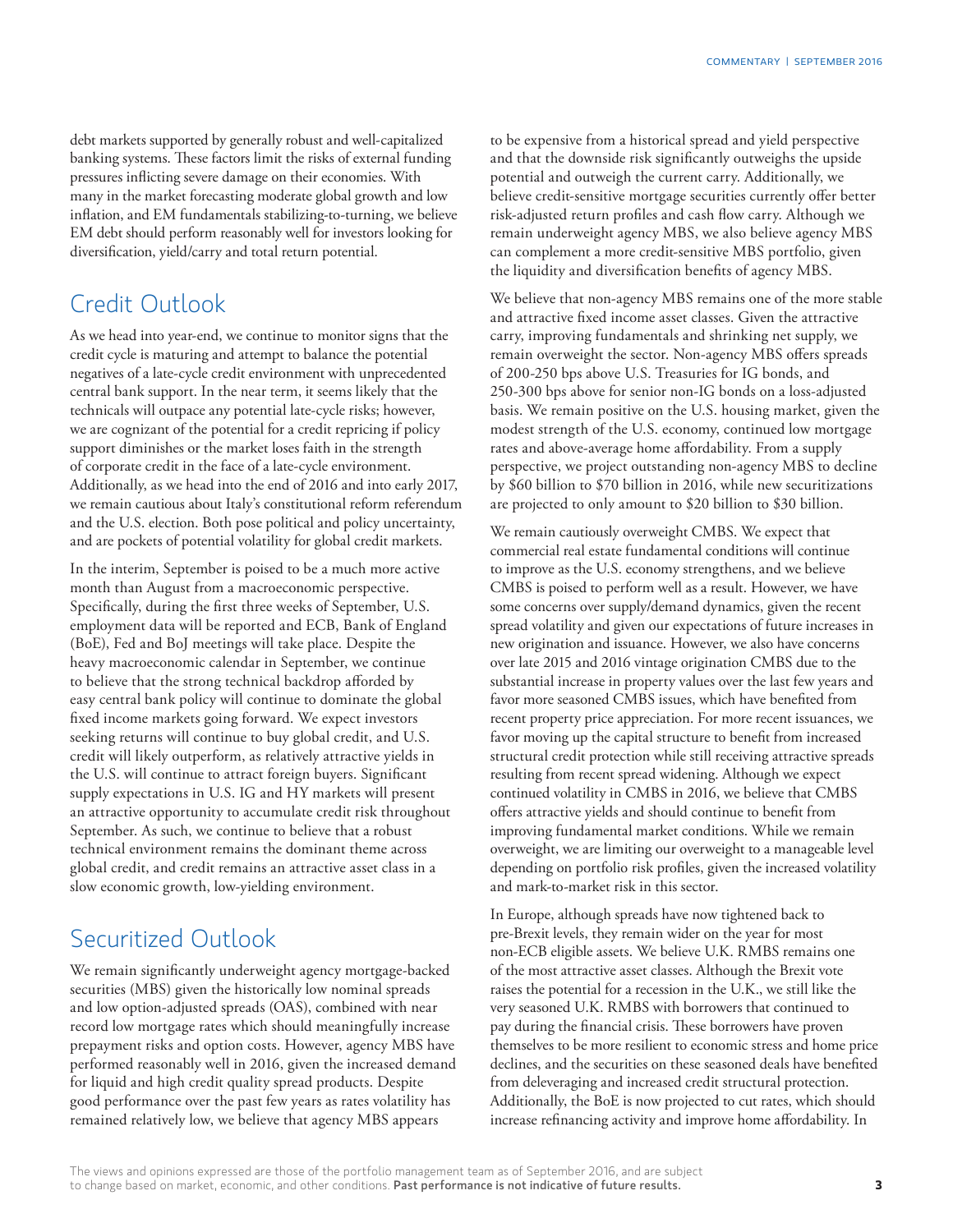mainland Europe, the ECB restated its commitment to keeping interest rates low for a sustained period of time and to provide additional stimulus. Many European real estate markets are still recovering from the financial crisis, particularly in peripheral Europe where real estate prices remain well below their peaks, and the ECB stimulus should help to reflate real estate prices. With improving fundamental conditions and wider spread levels, we continue to like the European RMBS and CMBS markets.

#### Display 1: **Asset Performance Year-to-Date**

*Returns through 8/31/2016*



Note: U.S. dollar-based performance. Source: Thomson Reuters Datastream. Data as of August 31, 2016. The indexes are provided for illustrative purposes only and are not meant to depict the performance of a specific investment. Past performance is no guarantee of future results. See page 14 for index definitions.

### Market Summary

In August, yields in the U.S., U.K. and Europe rose following the lead of Japanese government bonds and as perceptions of global risk receded.1 The dollar gained versus global currencies as the market increased its expectations of a near-term rate hike.

Over the month, 10-year U.S. Treasury yields rose 13 bps while the 2s10s curve flattened by 2 bps.<sup>1</sup> Germany's 10-year yield increased 5 bps, while the country's two-year yield increased 1 bp.1 The 10-year yields of Ireland, Italy and Spain were close to flat on the month,<sup>1</sup> Portugal's 10-year yield which increased 11 bps, selling off after rumors that rating agency DBRS is

reviewing for downgrade. Greece's 10-year government yields decreased by 6 bps.<sup>1</sup> And the Japanese government bond (JGB) 10-year yield increased by 13 bps,<sup>1</sup> while the 30-year yield continued to rebound in August, rising 17 bps in the month, ending at 43 bps.

In August, the dollar strengthened strongly after Jackson Hole meetings suggested that a more hawkish hiking path might be possible. The euro lost 0.1 percent, while the British pound depreciated by 0.7 percent. The Japanese yen depreciated by 1.3 percent for the month.<sup>1</sup> Crude oil (Brent) prices increased in the month from \$42 to \$47.<sup>1</sup> As a result, the Norwegian Kroner and Russian ruble gained 1.4 percent and 0.8 percent, respectively.<sup>1</sup>

### Developed Markets

In the U.S., FOMC members met at the Jackson Hole Symposium to discuss monetary policy. In her speech, Janet Yellen mentioned that the case for a rate hike has strengthened, however the actual decision will continue to be data-dependent. Vice Chair Stanley Fischer remarked that he saw one to two hikes as possible this year, which the market viewed as a hawkish signal. Economic data continued to be strong for the month. July nonfarm payrolls posted a strong positive surprise, increasing 255,000 versus expectations of 180,000, although June nonfarm payrolls were revised lower to 271,000 from 287,000.1 The unemployment rate ticked up to 4.9 percent, above consensus of 4.8 percent, as the participation rate increased 0.1 to 62.8 percent. Average hourly earnings rose 2.6 percent.<sup>1</sup> ISM manufacturing index decreased to 52.6 in July, a bit below expectations of 53. GDP figures for the second quarter were revised 0.1 lower to 1.1 percent quarter-on-quarter, in line with consensus. Headline CPI was 0.8 percent and core CPI was 2.2 percent for July.<sup>1</sup>

In the eurozone, the ECB released minutes to the July meeting, which was balanced in tone. The ECB acknowledged the risks likely to impact general outlook due to Brexit and emphasized its readiness to act. In terms of survey data, eurozone manufacturing PMI came in at 52 in July, below June, and slightly above expectations of 51.9.<sup>1</sup> Eurozone GDP for secondquarter 2016 was unrevised at 0.3 percent quarter-on-quarter, in line with consensus. Eurozone inflation was 0.2 percent for July, up from 0.1 in June.<sup>1</sup>

In the U.K., the BoE voted to cut the Bank Rate by 25 bps to 0.25 percent and to start asset purchases over the next 18 months, in reaction to possible negative economic effects from Brexit. The BoE will purchase £60 billion of gilts over 6 months and £10 of corporate bonds over 18 months. The QE program was a dovish surprise to the markets. The BoE also launched a term funding scheme to provide liquidity to banks, which should help sector earnings in light of lower rates. In terms of data, headline CPI inflation was 0.6 in July, up from June and above consensus of 0.5 percent.1 The unemployment rate's **<sup>1</sup>**

<sup>&</sup>lt;sup>1</sup> Source: Bloomberg. Data as of August 31, 2016.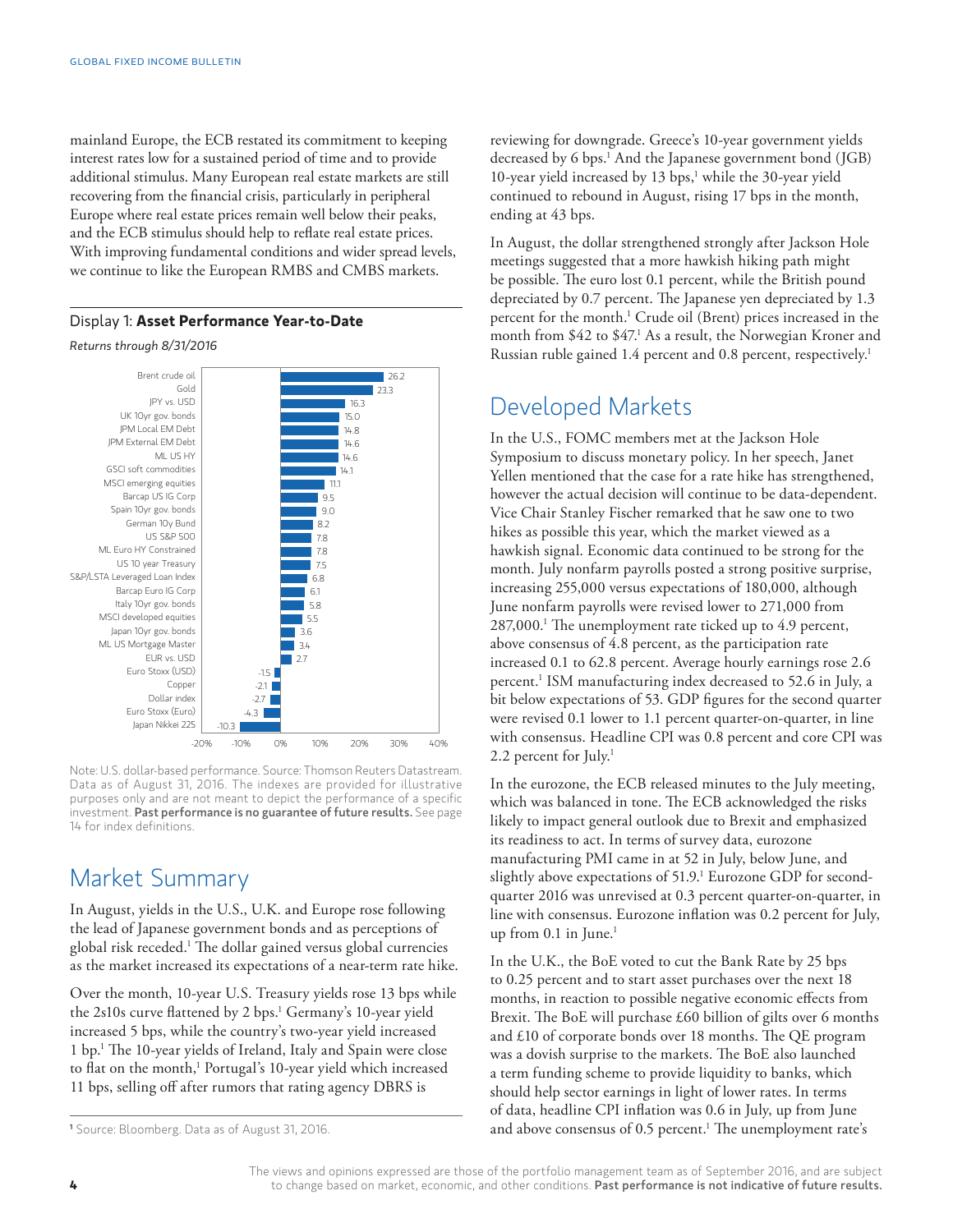three-month average stayed at 4.9 percent in June. GDP figures for the second quarter were unrevised at 0.6 percent quarteron-quarter, in line with consensus. U.K. manufacturing PMI decreased for a second month to 48.2 in July, from 49.1 in June, below expectations of 49.1.<sup>2</sup>

In Japan, BoJ Governor Haruhiko Kuroda spoke at Jackson Hole, reiterating that the bank has policy tools for additional easing if necessary. Kuroda mentioned that more quantitative easing or negative rates continue to be available policy tools. However, he admits that inflation expectations might be anchored to historical inflation and therefore stickier than previously realized. On the data front, manufacturing PMI was 49.5 for August, down from 49.6 in July. The second-quarter GDP figure was 0.2 quarter-to-quarter, below expectations of 0.7 percent and below previous quarter's 2 percent. The July core national CPI (ex-Food & Energy) came in at 0.5 percent, down from 0.7 in June and below consensus of 0.7 percent.<sup>2</sup>

| Display 2: Government Bond Yields for Major Economies |                                            |                                        |                                               |                                        |                                                       |                                 |
|-------------------------------------------------------|--------------------------------------------|----------------------------------------|-----------------------------------------------|----------------------------------------|-------------------------------------------------------|---------------------------------|
| <b>COUNTRY</b>                                        | 2YR<br><b>YIELD</b><br><b>LEVEL</b><br>(%) | <b>MONTH</b><br><b>CHANGE</b><br>(BPS) | 5YR<br><b>YIELD</b><br><b>LEVEL</b><br>$(\%)$ | <b>MONTH</b><br><b>CHANGE</b><br>(BPS) | <b>10YR</b><br><b>YIELD</b><br><b>LEVEL</b><br>$(\%)$ | MONTH<br><b>CHANGE</b><br>(BPS) |
| Australia                                             | 1.44                                       | $-7$                                   | 1.51                                          | $-3$                                   | 1.82                                                  | -5                              |
| Belgium                                               | $-0.59$                                    | $-2$                                   | $-0.43$                                       | $\overline{4}$                         | 0.18                                                  | 5                               |
| Canada                                                | 0.58                                       | $\overline{4}$                         | 0.67                                          | $\overline{7}$                         | 1.02                                                  | $\circ$                         |
| Denmark                                               | $-0.53$                                    | -5                                     | $-0.32$                                       | $-1$                                   | 0.04                                                  | $-2$                            |
| France                                                | $-0.57$                                    | $-3$                                   | $-0.38$                                       | 1                                      | 0.18                                                  | 8                               |
| Germany                                               | $-0.62$                                    | 1                                      | $-0.50$                                       | 3                                      | $-0.07$                                               | 5                               |
| Ireland                                               | $-0.37$                                    | $-59$                                  | $-0.14$                                       | $-2$                                   | 0.43                                                  | 1                               |
| Italy                                                 | $-0.09$                                    | $-3$                                   | 0.25                                          | $-4$                                   | 1.15                                                  | $-2$                            |
| Japan                                                 | $-0.20$                                    | 5                                      | $-0.17$                                       | 9                                      | $-0.06$                                               | 13                              |
| Netherlands                                           | $-0.60$                                    | $-1$                                   | $-0.42$                                       | 5                                      | 0.04                                                  | 6                               |
| New<br>Zealand                                        | 1.81                                       | $-1$                                   | 1.82                                          | -6                                     | 2.24                                                  | 3                               |
| Norway                                                | 0.54                                       | $-32$                                  | 0.58                                          | $-60$                                  | 1.08                                                  | 11                              |
| Portugal                                              | 0.53                                       | $\overline{7}$                         | 1.90                                          | 18                                     | 3.04                                                  | 11                              |
| Spain                                                 | $-0.18$                                    | $-2$                                   | 0.14                                          | $-4$                                   | 1.01                                                  | $-1$                            |
| Sweden                                                | $-0.64$                                    | 3                                      | $-0.36$                                       | $\overline{2}$                         | 0.11                                                  | $\Omega$                        |
| Switzerland                                           | $-0.86$                                    | $-2$                                   | $-0.78$                                       | 12                                     | $-0.48$                                               | 9                               |
| United<br>Kingdom                                     | 0.14                                       | 3                                      | 0.21                                          | -6                                     | 0.64                                                  | $-4$                            |
| United<br><b>States</b>                               | 0.81                                       | 15                                     | 1.20                                          | 17                                     | 1.58                                                  | 13                              |

Source: Bloomberg LP. Data as of August 31, 2016.

#### Display 3: **Currency Monthly Changes versus U.S. Dollar**

*Currency Monthly Change vs. USD (+ = appreciation)*



Source: Bloomberg LP. Data as of August 31, 2016. Note: Positive change means appreciation of the currency against the U.S. dollar.

### Emerging Markets

EMFI assets posted positive performance in the month, with dollar-denominated sovereign and corporate debt outperforming domestic debt as EM currencies generally weakened versus the U.S. dollar in the latter half of the month. Despite slightly more hawkish comments coming out of the Jackson Hole meeting, global monetary policy remained supportive of fixed income. Investors continued their search for higher-yielding assets, leading to over \$7 billion of inflows into EMFI during the month and driving expectations of \$40 billion by year-end.<sup>3</sup> Aside from attractive yields, EM economic growth appears to be stabilizing and higher-frequency data points to a potential rebound dependent on a stable U.S. dollar, commodity prices and inflation.

Political events drove spikes in volatility throughout the month, most notably in South Africa where assets suffered after political infighting at the ruling African National Congress (ANC) that threatened to ensnare Finance Minister Pravin Gordhan. Gordhan received warning that he might face charges in relation to his oversight of the South African Revenue Service. The move followed a poor showing by the ANC in municipal elections, which further eroded President Zuma's powerbase. The political maneuvering further darkened the outlook for the country's credit rating, which is scheduled for review later in the year. In Europe, tensions briefly flared between Ukraine and Russia after an attempted assassination of the leader of the

The views and opinions expressed are those of the portfolio management team as of September 2016, and are subject to change based on market, economic, and other conditions. Past performance is not indicative of future results.

**<sup>2</sup>** Source: Bloomberg. Data as of August 31, 2016. **<sup>3</sup>**

<sup>&</sup>lt;sup>3</sup> Source: JP Morgan. Data as of August 31, 2016.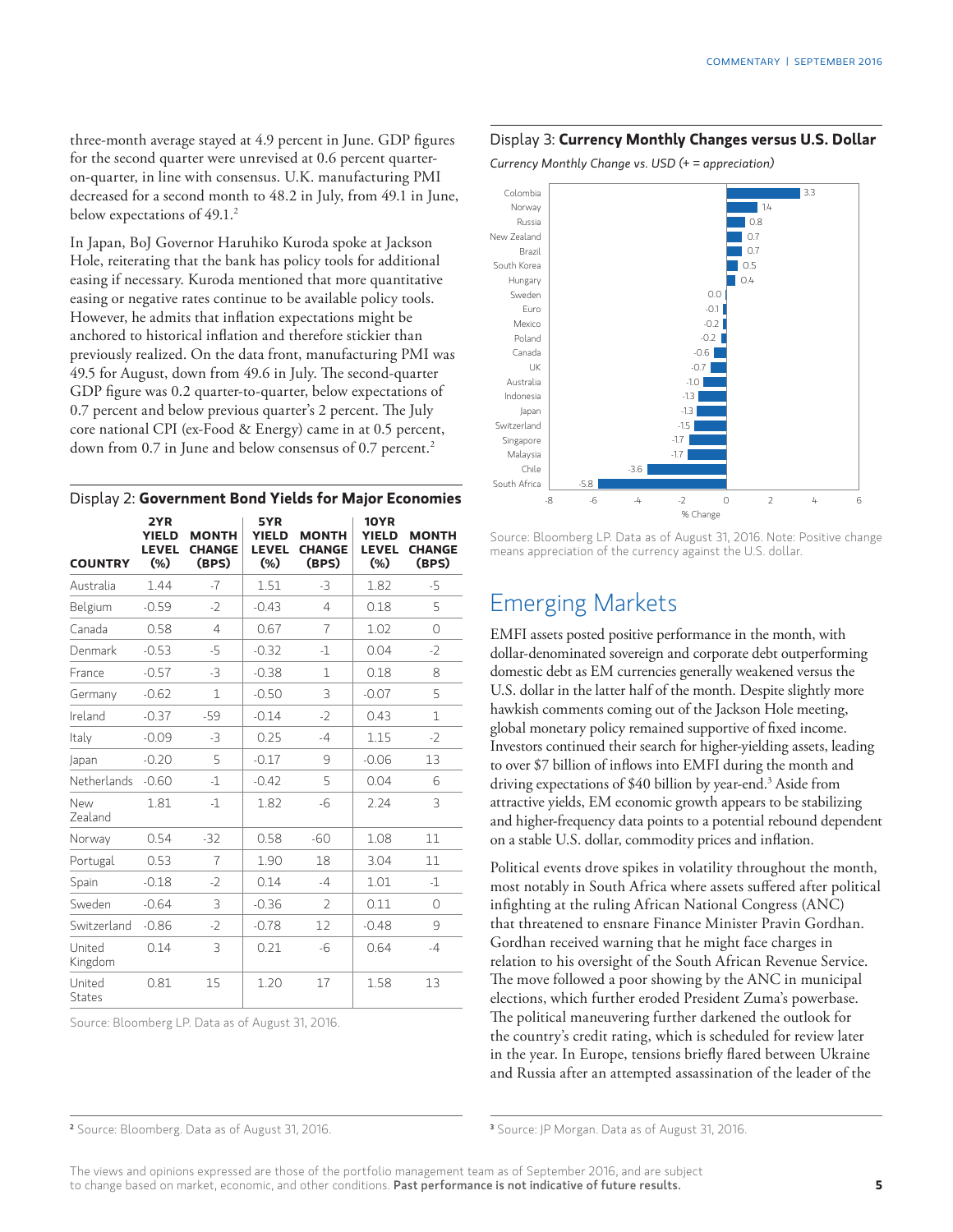"Luhansk People's Republic," in which two Russian service members were killed. Russian leaders blamed Ukrainian agents for the attack and bolstered troop and air defense positions in the Crimea region while casualties mounted.

In Latin America, Brazil's impeachment trial of former President Dilma Rousseff concluded as the Senate voted 61-20 for impeachment, well above the minimum threshold of 54 votes. Acting President Michel Temer was sworn into the top office and attention quickly turned to the fiscal reform agenda, which has so far been disappointing. The government of Colombia signed a peace deal with the FARC rebels, which will end the 52-year war if approved by the Colombian population. Concerns of Mexico's economic health surfaced as S&P Ratings Agency lowered the outlook for the country's BBB+ rating to negative. The downgrade mainly reflects fiscal concerns and the rapid deterioration of the country's debt/GDP level. The debt dynamics are partially the result of the government's overestimation of economic growth and the resulting overspending from a fiscal perspective. While this has been negative for the trajectory of Mexico's level of debt, the absolute level of debt still remains at manageable levels (estimated 45 percent/GDP for 2016). To stabilize the debt to GDP level, the government must deliver on its commitment for a primary budget surplus in 2017.

In more positive news, India's goods and services tax (GST) constitutional amendment passed the upper house. The GST measure creates a single uniform tax for goods and services across the country and is expected to boost efficiency and total factor productivity in the medium term as well as widen the tax base. However, implementation of the GST will take time.

### External

EM external sovereign and quasi-sovereign debt returned 1.80 percent in the month, bringing year-to-date performance to 14.65 percent, as measured by the JP Morgan EMBI Global Index.<sup>4</sup> Lower-rated, higher-yielding, and many smaller and less-liquid assets outpaced IG bonds in the month. An increase in energy prices supported assets from oil-exporting nations as bonds from Zambia, Iraq, Ghana, Angola, Senegal, Gabon, Ivory Coast and Venezuela led the market, while bonds from Mongolia, South Africa, Chile and Honduras lagged with negative performance. Mongolian debt prices fell -7.7 percent, which prompted Finance Minister Choijilsuren Battogtokh to declare a state of "economic crisis." Economic growth is expected to slow to 1.3 percent, while Mongolia's fiscal deficit is projected to reach 21.1 percent of GDP.5 The government announced the formation of a task force that will make recommendations to address the problem. Meanwhile, the S&P rating agency changed its outlook for the country's rating to negative from neutral.

#### **<sup>4</sup>** Source: JP Morgan. Data as of August 31, 2016.

### Domestic

EM domestic debt returned 0.04 percent in the month, bringing year-to-date (YTD) performance to 14.75 percent, as measured by the JP Morgan GBI-EM Global Diversified Index.<sup>4</sup> EM currencies weakened -0.29 percent versus the U.S. dollar and EM bonds returned 0.33 percent in local terms.<sup>4</sup> Currency performance versus the U.S. dollar was the swing factor for many countries as bonds from Colombia, Russia, the Philippines and Brazil outperformed the broader market. Bonds from South Africa, Chile and Indonesia underperformed as currency weakness versus the USD exacerbated weak local bond performance.

### **Corporate**

EM corporate debt returned 1.32 percent in the month, bringing YTD performance to 10.95 percent, as measured by the JP Morgan CEMBI Broad Diversified Index.<sup>4</sup> Higheryielding, lower-quality companies outperformed higher-rated companies over the month. Performance was broad-based from a regional perspective with only Asia lagging the broader market, driven by weaker performance from companies in Macau, Hong Kong and Taiwan. Companies in Europe, including Kazakhstan, Poland and Turkey led the market, as did those from Latin America (Brazil, Argentina and Colombia). From a sector perspective, companies in the Transport, Oil & Gas, Metals & Mining, Infrastructure, Industrial and TMT sectors outperformed the broader market, while those in the Pulp & Paper, Utilities and Real Estate sectors lagged.

#### Display 4: **EM External and Local Spread Changes**

| <b>COUNTRY</b> | <b>USD</b><br><b>SPREAD</b><br>(BPS) | <b>MTD</b><br><b>CHANGE</b><br>(BPS) | <b>INDEX</b><br><b>LOCAL</b><br>YIELD (%) | <b>MTD</b><br><b>CHANGE</b><br>(BPS) |
|----------------|--------------------------------------|--------------------------------------|-------------------------------------------|--------------------------------------|
| Brazil         | 315                                  | $-31$                                | 11.7                                      | 3                                    |
| Colombia       | 232                                  | $-38$                                | 7.3                                       | $-12$                                |
| Hungary        | 175                                  | $-36$                                | 2.1                                       | $\overline{\phantom{a}}$             |
| Indonesia      | 234                                  | $-20$                                | 7.3                                       | 13                                   |
| Malaysia       | 207                                  | $-19$                                | 3.5                                       | $\Omega$                             |
| Mexico         | 258                                  | $-36$                                | 5.9                                       | -8                                   |
| Peru           | 162                                  | $-32$                                | 5.8                                       | $\overline{2}$                       |
| Philippines    | 93                                   | -8                                   | 4.3                                       | $-12$                                |
| Poland         | 83                                   | $-15$                                | 2.3                                       | -9                                   |
| Russia         | 220                                  | $-27$                                | 8.3                                       | $-25$                                |
| South Africa   | 312                                  | 5                                    | 9.4                                       | 40                                   |
| Turkey         | 313                                  | $-27$                                | 9.4                                       | $\overline{\phantom{a}}$             |
| Venezuela      | 2456                                 | -54                                  |                                           |                                      |

Source: JP Morgan. Data as of August 31, 2016.

**<sup>5</sup>** Source: Bloomberg. Data as of August 31, 2016.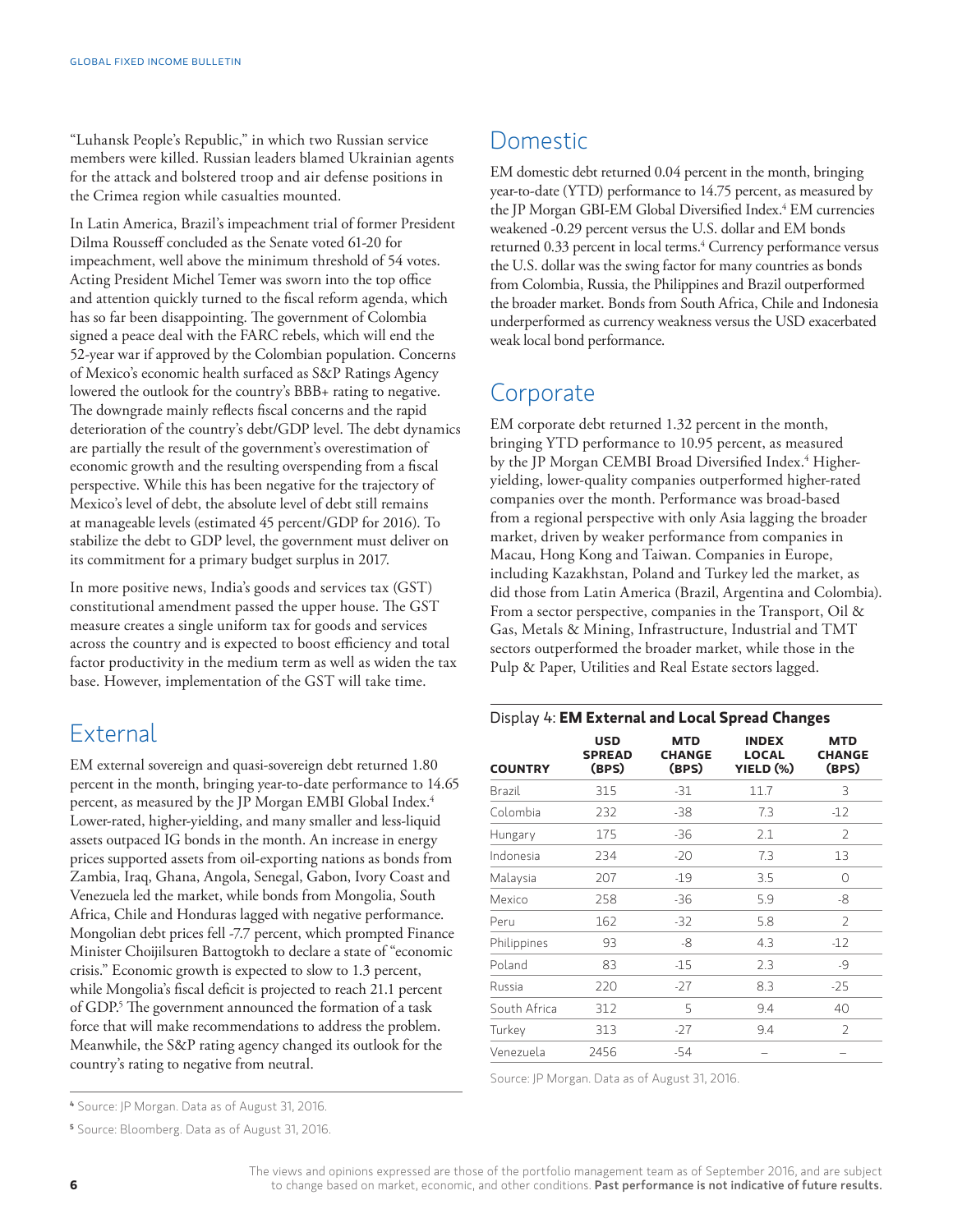### Corporate Credit

The month of August was characterized by spread tightening across credit markets, as a strong technical backdrop continued to drive credit spreads tighter across the globe. The BoE announced quantitative easing expansion and a corporate bond purchase program, which accelerated foreign buying in the U.S. and led to an outperformance in U.S. credit throughout the month of August.

U.S. IG outperformed European IG credit on an excess returns basis (0.82 percent versus 0.49 percent, respectively) in August.<sup>6</sup> Specifically, U.S. industrials most notably outperformed European counterparts, with U.S. industrials generating a 0.9 percent excess return, while European industrials produced 0.29 percent in excess returns.<sup>6</sup> The outperformance of U.S. IG credit versus European IG credit highlights strong foreign buying within the U.S. credit market as QE efforts and sustained low global yields attract overseas investors into the U.S. credit market. Across the U.S. and European credit markets, lowerrated credits and subordinated debt continued to outperform in August, further highlighting the bullish sentiment in global IG credit.

U.S. IG issuers brought a record \$100 billion in supply to market in August, as demand for U.S. credit rose and borrowing costs remained suppressed.7 Supply expectations remain elevated in the U.S. going into year-end, and issuance will likely remain the dominant theme for the U.S. credit market in September. Specifically, in U.S. IG credit, supply forecasts are \$120 billion for September, as issuers pull supply forward in the face of tight spreads and low Treasury yields. Additionally, we anticipate issuers will term out short-term debt ahead of the October 14 money market reform deadline.<sup>7</sup> Absent unforeseen macroeconomic headlines, it remains likely that despite elevated issuance levels, the secondary IG market will continue to perform as a result of the supportive technical backdrop for U.S. credit. European issuance closed at €19.6 billion in August, led by nonfinancials (€12.1 billion).8 Consensus estimates for September are calling for  $\epsilon$ 60 billion in primary supply in the European market, which is in line with 2015.<sup>8</sup>

The U.S. High-Yield Index produced total return of 2.09 percent last month, and excess returns of 2.53 percent.<sup>8</sup> Within the U.S. HY complex, lower quality credit outperformed, with CCC-rated bonds generating a total return of 3.29 percent, while B-rated issuers generated a total return of 1.48 percent.<sup>8</sup> All U.S. HY sectors were positive last month, as positive mutual fund flows, positive ETF flows, and general market stability supported the HY market throughout the period. Given the strong secondary backdrop, the U.S. HY market priced \$16.6

**<sup>6</sup>** Source: Barclays. Data as of August 31, 2016.

**7** Source: BAML. Data as of August 29, 2016.

billion in USD-denominated debt in August.<sup>8</sup> The European HY market delivered a 1.77 percent total return in August, and so underperformed the U.S. HY market.<sup>8</sup> Energy and consumer cyclicals continue to be the top performers in both the U.S. and European HY markets, as spreads on higher-beta credits remain most attractive in the current low-yield environment. The European HY market priced  $\epsilon$ 2.3 billion worth of bonds in August and saw no USD issuance from European companies.<sup>8</sup> Global HY continues to perform well across the U.S. and Europe as a supportive technical backdrop continues to drive yields lower.

#### Display 5: **Credit Sector Changes**

| <b>SECTOR</b>                               | <b>USD</b><br><b>SPREAD</b><br><b>LEVEL</b><br>(BPS) | <b>MONTH</b><br><b>CHANGE</b><br>(BPS) | <b>EUR</b><br><b>SPREAD</b><br><b>LEVEL</b><br>(BPS) | <b>MONTH</b><br><b>CHANGE</b><br>(BPS) |
|---------------------------------------------|------------------------------------------------------|----------------------------------------|------------------------------------------------------|----------------------------------------|
| Index Level                                 | 135                                                  | $-10$                                  | 108                                                  | $-6$                                   |
| Industrial Basic Industry                   | 190                                                  | $-7$                                   | 105                                                  | -6                                     |
| Industrial Capital Goods                    | 102                                                  | -6                                     | 81                                                   | $-2$                                   |
| Industrial<br>Consumer Cyclicals            | 120                                                  | $-6$                                   | 98                                                   | $+()$                                  |
| Industrial Consumer<br>Non Cyclicals        | 113                                                  | $-3$                                   | 86                                                   | $-1$                                   |
| Industrial Energy                           | 193                                                  | $-28$                                  | 105                                                  | $-6$                                   |
| Industrial Technology                       | 122                                                  | $-13$                                  | 70                                                   | $+()$                                  |
| Industrial Transportation                   | 126                                                  | -5                                     | 85                                                   | $-1$                                   |
| Industrial Communications                   | 158                                                  | -8                                     | 104                                                  | $-4$                                   |
| Industrial Other                            | 117                                                  | $-5$                                   | 136                                                  | $-11$                                  |
| Utility Electric                            | 129                                                  | $-6$                                   | 99                                                   | $-3$                                   |
| Utility Natural Gas                         | 144                                                  | $-5$                                   | 91                                                   | $+0$                                   |
| Utility Other                               | 153                                                  | $-4$                                   | 80                                                   | $-3$                                   |
| Financial Inst. Banking                     | 122                                                  | -9                                     | 107                                                  | $-12$                                  |
| Financial Inst. Brokerage                   | 148                                                  | $-12$                                  | 108                                                  | $-13$                                  |
| Financial Inst.<br><b>Finance Companies</b> | 159                                                  | $-7$                                   | 88                                                   | $-3$                                   |
| Financial Inst. Insurance                   | 150                                                  | -9                                     | 252                                                  | $-19$                                  |
| Financial Inst. REITS                       | 160                                                  | $-10$                                  | 112                                                  | $-1$                                   |
| Financial Inst. Other                       | 181                                                  | $-67$                                  | 156                                                  | $-12$                                  |

Source: Barclays. Data as of August 31, 2016. The indexes are provided for illustrative purposes only and are not meant to depict the performance of a specific investment.

**<sup>8</sup>** Source: Barclays. Data as of September 1, 2016.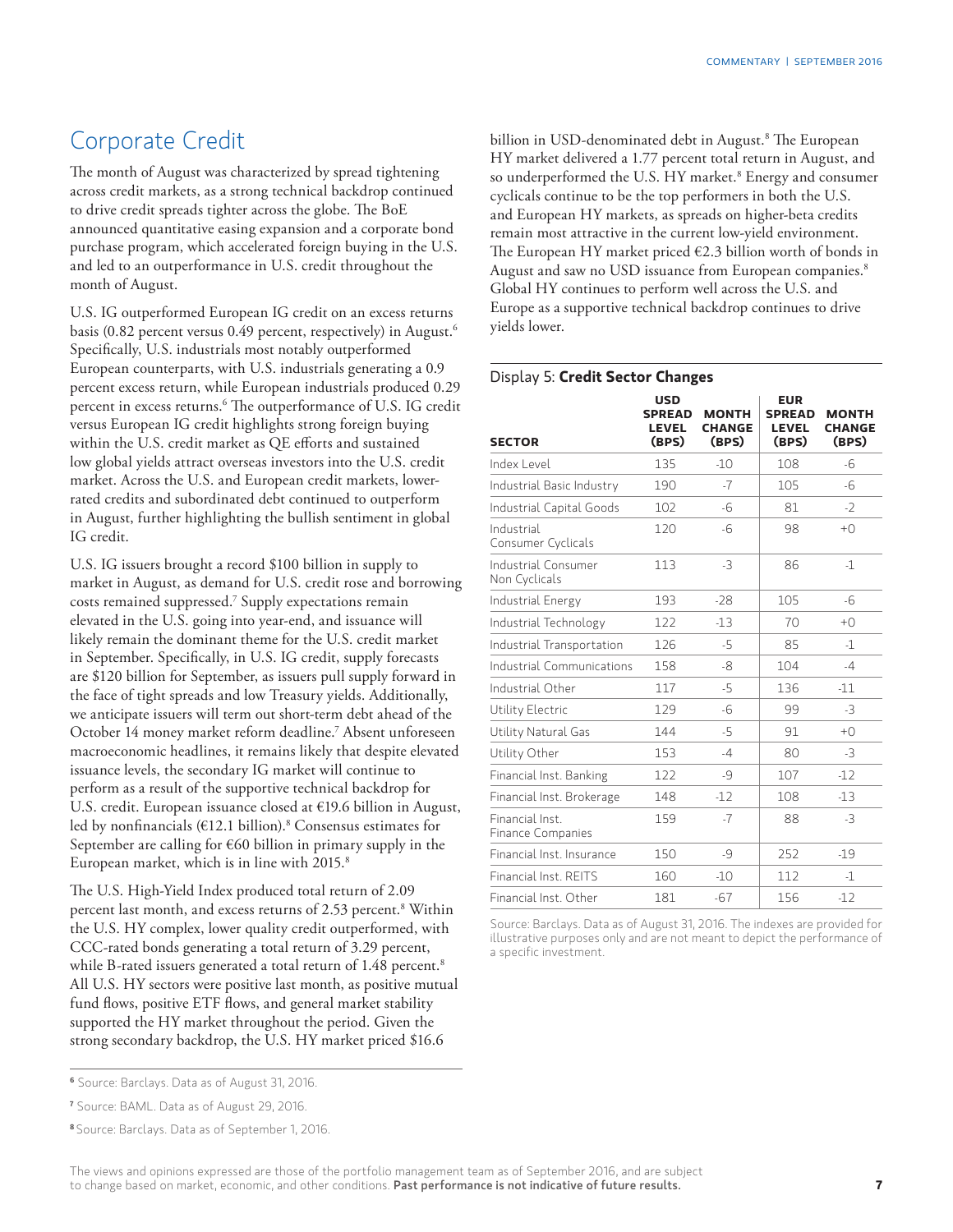### Securitized Products

Mortgage credit markets had another strong month and more rates-sensitive agency markets were moderately positive. Agency MBS marginally outperformed their duration equivalent Treasuries as nominal spreads on current coupon MBS tightened three to 100 bps above duration equivalent Treasuries, while OAS widened six to eight bps over equal duration Treasuries.9 The Bloomberg Barclays U.S. Mortgage Index was up 0.15 percent in August and has now returned 3.47 percent year-to-date.<sup>10</sup> The U.S. Treasury curve flattened slightly again in August as the 10-year Treasury rate increased 13 bps, while the 2-year Treasury rate increased by 15 bps.<sup>11</sup> While 30-year mortgage rates increased four bps to 3.40 percent, rates are still near record lows.<sup>12</sup> Finally, the Fed continues to reinvest paydowns at roughly \$25 billion per month and maintain its agency MBS portfolio at approximately \$1.75 trillion.<sup>13</sup>

Non-agency MBS spreads tightened roughly 10 bps, and cash flow performance continued to improve as well. Non-agency MBS spreads are now at the tightest levels in 2016 and have returned to second-quarter 2015 levels. Fundamental U.S. housing market and mortgage market conditions remain positive. National home prices were up 1.0 percent in June, and are up 5.1 percent over the past year.<sup>14</sup> Home prices are up  $36$ percent nationally from the lows in 2012, and are now only 1 percent below the peak from July 2006. While existing home sales fell 3.2 percent in July and were down 1.6 percent from July 2015, home sales levels remain near historical highs.<sup>15</sup> New home sales were up 12.4 percent in July from June and up 31.3 percent from July 2015.16 With the unemployment rate at 5 percent and with U.S. GDP growing slowly, U.S. homes remain affordable from a historical perspective. In fact, the National Association of Realtors Home Affordability Index, which compares the median income to the cost of the median home, shows affordability to be roughly 15 percent above the 15-year average home affordability. The median monthly mortgage payment was 16.3 percent of median income in June, up 15.7 percent in May and slightly higher than the June 2015 level of 16.1 percent.<sup>17</sup> Mortgage performance also remains strong. New defaults were essentially unchanged at a 0.66 percent annual

**<sup>9</sup>** Source: Yield Book. Data as of August 31, 2016.

**<sup>12</sup>** Source: Bankrate.com. Data as of August 31, 2016.

- **<sup>13</sup>** Source: Federal Reserve Bank of New York. Data as of August 31, 2016.
- **<sup>14</sup>** Source: S&P Case-Shiller U.S. National Home Price Index. Data as of August 31, 2016.
- **<sup>15</sup>** Source: National Association of Realtors. Data as of August 31, 2016.
- **<sup>16</sup>** Source: US Census Bureau and HUD. Data as of August 31, 2016.

rate in July, but defaults are down from the 0.80 percent level in July 2015.18 We expect continued improvement in mortgage credit performance amid an environment of low unemployment low, a slowly improving economy and home prices that are still recovering from the mortgage crisis almost 10 years ago.

CMBS spreads were mixed in August with cash CMBS 5-10 bps tighter, and synthetic CMBX slightly wider during the month. CMBS performance in 2016 has varied depending on positioning in the capital structure. AAA-rated CMBS are 25-30 bps tighter in 2016, while BBB CMBS are 40-75 bps wider for the year.<sup>19</sup> New CMBS issuance increased in July with \$7 billion in total issuance during the month. Year-to-date issuance remains lighter than initially anticipated with roughly \$39 billion issued through the first eight months of the year. We are on pace for \$55 billion to \$60 billion in issuance in 2016, which would be roughly half of the issuance that was initially anticipated for the year.<sup>20</sup> CMBS spreads are wider in aggregate in 2015 and 2016, and the financing efficiency of commercial mortgage securitization has been reduced as a result. Fundamentally, CMBS performance remains on solid ground. Commercial real estate prices were essentially flat in July, but are up 6.3 percent over the course past 12 months. After several years of 10-plus percent annual increases, the pace of commercial real estate price increases is slowing, but the trajectory remains positive. Commercial real estate prices are 25.8 percent above the previous peak in August 2007.<sup>21</sup> Retail sales were flat in July but are up 2.3 percent from July 2015. Total retail sales over the past three months were up 2.5 percent from the same three-month period in 2015.22 Personal income increased 0.4 percent and personal spending rose 0.3 percent in July, helping support the retail sectors of CMBS.23 Consumer confidence surged to a 12-month high in August, with The Conference Board Index reporting on Americans' views of the economy and labor market rising from 96.7 to 101.1, while the University of Michigan Consumer Sentiment index was essentially unchanged at 89.8.24 Hotel occupancy rates in July were slightly lower at 74.4 percent versus July 2015 at 75.3 percent, but occupancy rates remain near the highest levels seen over the past 15 years, and are up 4.5 percent from 2011.25 National office vacancy rates decreased to 13 percent in second-quarter 2016, the lowest level seen since the

- **<sup>19</sup>** Source: Barclays. Data as of August 31, 2016.
- **<sup>20</sup>** Source: Deutsche Bank. Data as of August 31, 2016.
- **<sup>21</sup>** Source: Green Street. Data as of August 31, 2016.
- **<sup>22</sup>** Source: U.S. Department of Commerce. Data as of August 31, 2016.
- **<sup>23</sup>** Source: Bureau of Economic Analysis. Data as of August 31, 2016.
- **<sup>24</sup>** Source: The Confidence Board and University of Michigan. Data as of August 31, 2016.
- **<sup>25</sup>** Source: Statistica.com. Data as of August 31, 2016.

**<sup>10</sup>** Source: Barclays. Data as of August 31, 2016.

**<sup>11</sup>** Source: Bloomberg. Data as of August 31, 2016.

**<sup>17</sup>** Source: National Association of Realtors. Data as of August 31, 2016.

**<sup>18</sup>** Source: S&P/Experian First Mortgage Default Index. Data as of August 31, 2016.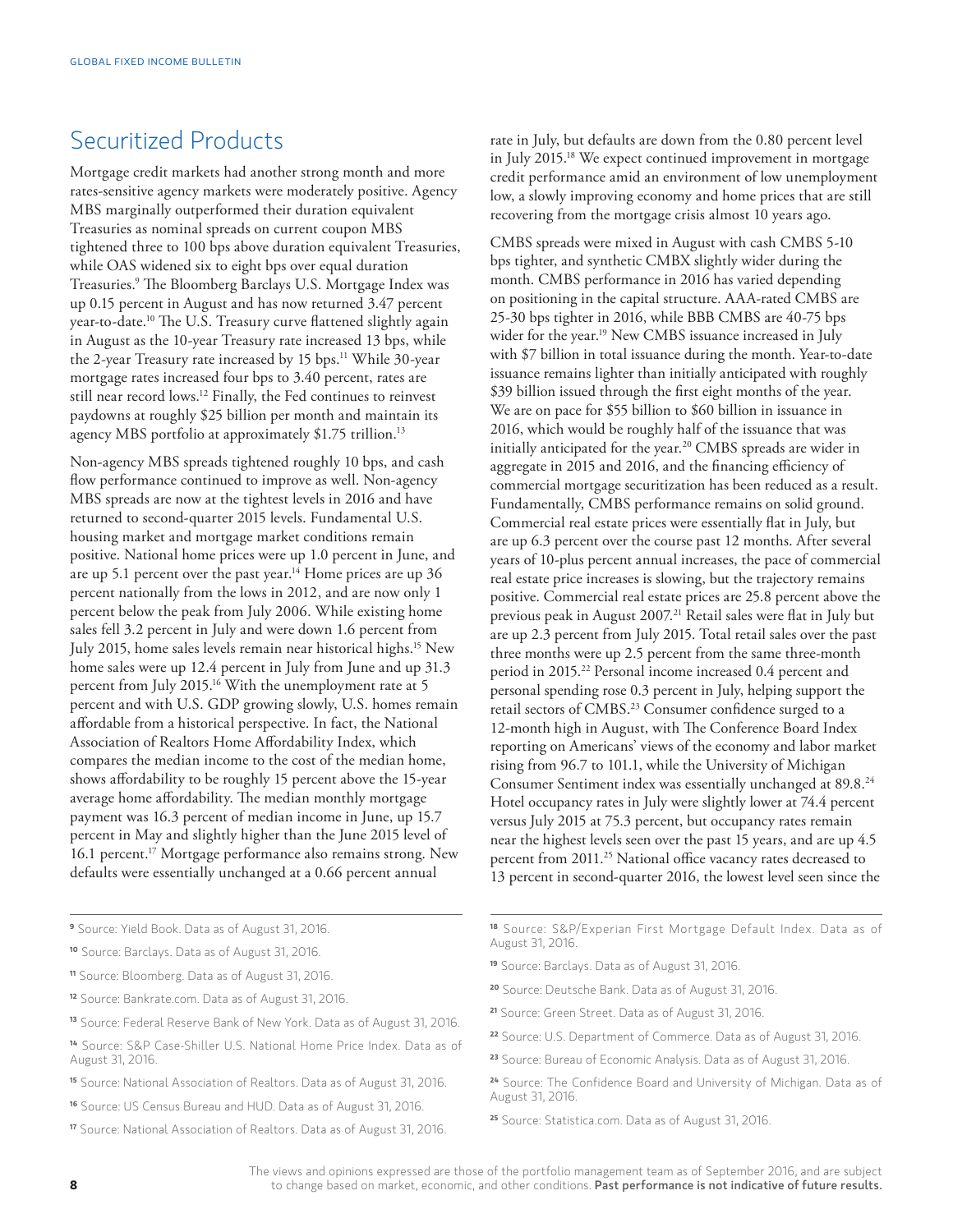first quarter of 2008.<sup>26</sup> Multifamily vacancy rates decreased in second-quarter 2016, and are very near the lowest levels seen over the past 13 years.<sup>27</sup> While price volatility and supply-demand dynamics for CMBS continue to cause some concerns, the fundamental real estate market conditions underlying CMBS market appear to be stable.

European MBS spreads were 15-30 bps tighter for non-ECB eligible assets in August and have now reverted back to preBrexit levels.28 ECB eligible ABS spreads were unchanged in August and are 5-15 bps tighter in 2016. ECB ABS purchases remain slow with the ECB adding roughly €850 million European ABS in July, bringing the net ECB holdings to €20.4 billion of European ABS.29 European ABS issuance was moderate in August, with roughly €7.2 billion in new securitizations during the month. The 2016 year-to-date securitization issuance totals €54.2 billion, behind the 2015 level of €55.4 billion through August 2015.28

**<sup>26</sup>** Source: CBRE. Data as of August 31, 2016.40 Source: National Association of Realtors. Data as of August 31, 2016.

**<sup>28</sup>** Source: Deutsche Bank. Data as of August 31, 2016.

**<sup>27</sup>** Source: U.S. Census Bureau and National Association of Home Builders. Data as of August 31, 2016.

**<sup>29</sup>** Source: European Central Bank. Data as of August 31, 2016.

The views and opinions expressed are those of the portfolio management team as of September 2016, and are subject to change based on market, economic, and other conditions. Past performance is not indicative of future results.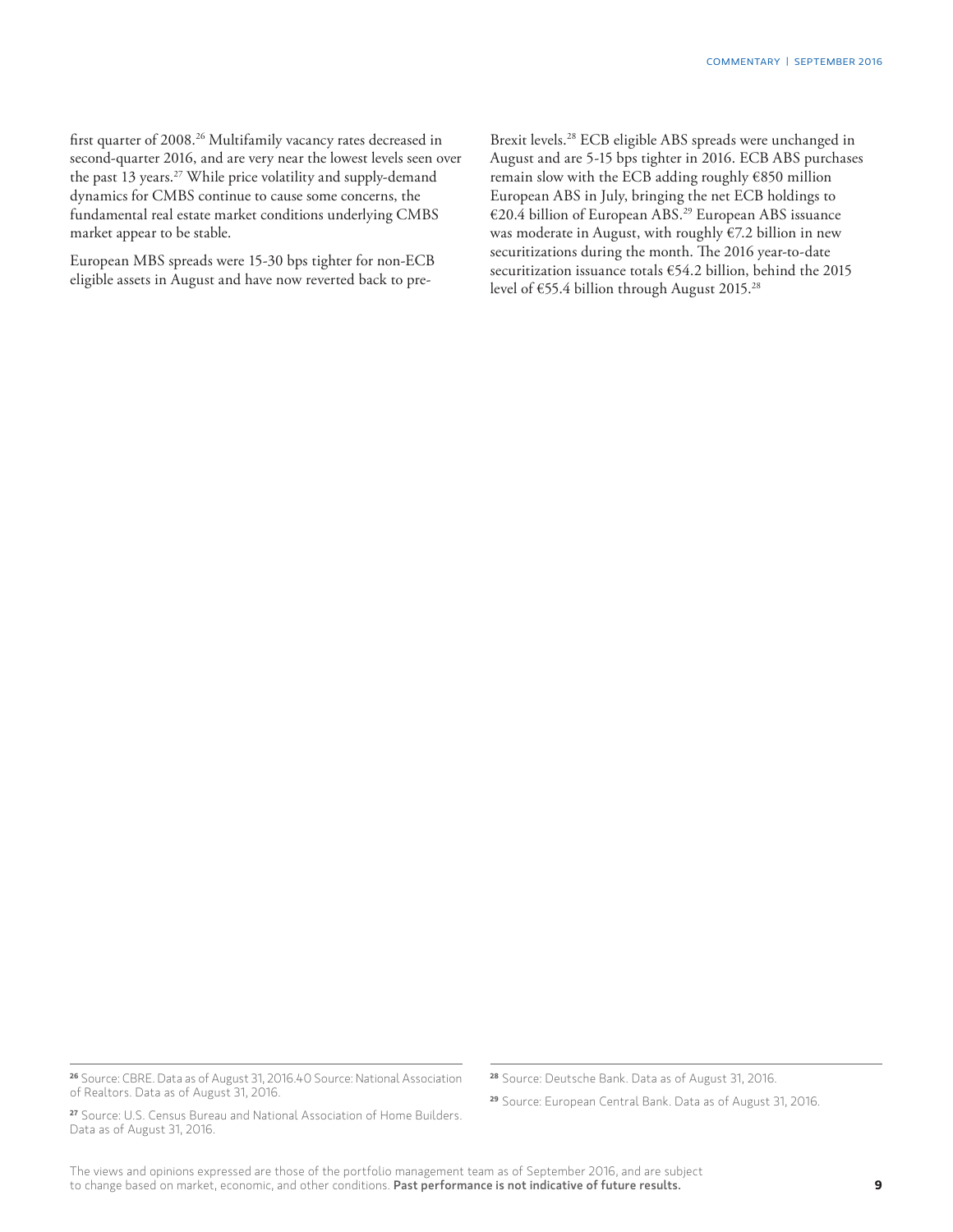#### This material is for use of Professional Clients only, except in the U.S. where the material may be redistributed or used with the general public.

The views and opinions are those of the author as of the date of publication and are subject to change at any time, due to market or economic conditions, and may not necessarily come to pass. Furthermore, the views will not be updated or otherwise revised to reflect information that subsequently becomes available or circumstances existing, or changes occurring, after the date of publication. The views expressed do not reflect the opinions of all Portfolio Managers at Morgan Stanley Investment Management (MSIM) or the views of the Firm as a whole, and may not be reflected in all the strategies and products that the Firm offers.

Forecasts and/or estimates provided herein are subject to change and may not actually come to pass. Information regarding expected market returns and market outlooks is based on the research, analysis and opinions of the authors. These conclusions are speculative in nature, may not come to pass and are not intended to predict the future performance of any specific Morgan Stanley Investment Management product.

Certain information herein is based on data obtained from party sources believed to be reliable. However, we have not verified this information, and we make no representations whatsoever as to its accuracy or completeness.

All information provided has been prepared solely for information purposes and does not constitute an offer or a recommendation to buy or sell any particular security or to adopt any specific investment strategy. The information herein has not been based on a consideration of any individual investor circumstances and is not investment advice, nor should it be construed in any way as tax, accounting, legal or regulatory advice. To that end, investors should seek independent legal and financial advice, including advice as to tax consequences, before making any investment decision.

There is no assurance that a portfolio will achieve its investment objective. Portfolios are subject to market risk, which is the possibility that the market values of securities owned by the portfolio will decline. Accordingly, you can lose money investing in a fixed income portfolio. Please be aware that a fixed income portfolio may be subject to certain additional risks.

**Fixed income securities** are subject to the ability of an issuer to make timely principal and interest payments (credit risk), changes in interest rates (interest rate risk), the creditworthiness of the issuer and general market liquidity (market risk). In the current rising interest rate environment, bond prices may fall and may result in periods of volatility and increased portfolio redemptions. Longer-term securities may be more sensitive to interest rate changes. In a declining interest rate environment, the portfolio may generate less income.

Certain U.S. government securities purchased by the Strategy, such as those issued by Fannie Mae and Freddie Mac, are not backed by the full faith and credit of the U.S. It is possible that these issuers will not have the funds to meet their payment obligations in the future.

**Public bank loans** are subject to liquidity risk and the credit risks of lower rated securities.

High-yield securities ("junk bonds") are lower rated securities that may have a higher degree of credit and liquidity risk.

Sovereign debt securities are subject to default risk.

Mortgage- and asset-backed securities are sensitive to early prepayment risk and a higher risk of default and may be hard to value and difficult to sell (liquidity risk). They are also subject to credit, market and interest rate risks.

The **currency market** is highly volatile. Prices in these markets are influenced by, among other things, changing supply and demand for a particular currency; trade; fiscal, money and domestic or foreign exchange control programs and policies; and changes in domestic and foreign interest rates.

Investments in foreign markets entail special risks such as currency, political, economic and market risks. The risks of investing in *emerging* market countries are greater than the risks generally associated with foreign investments.

**Derivative instruments** may disproportionately increase losses and have a significant impact on performance. They also may be subject to counterparty, liquidity, valuation, correlation and market risks.

Restricted and illiquid securities may be more difficult to sell and value than publicly traded securities (liquidity risk).

Due to the possibility that prepayments will alter the cash flows on Collateralized mortgage obligations (CMOs), it is not possible to determine in advance their final maturity date or average life. In addition, if the collateral securing the CMOs or any third-party guarantees are insufficient to make payments, the portfolio could sustain a loss.

Charts and graphs provided herein are for illustrative purposes only. Past performance is no guarantee of future results.

Any index referred to herein is the intellectual property (including registered trademarks) of the applicable licensor. Any product based on an index is in no way sponsored, endorsed, sold or promoted by the applicable licensor and it shall not have any liability with respect thereto.

#### INDEX DEFINITIONS

The indexes shown in this report are not meant to depict the performance of any specific investment and the indexes shown do not include any expenses, fees or sales charges, which would lower performance. The indexes shown are unmanaged and should not be considered an investment. It is not possible to invest directly in an index.

The National Association of Realtors Home Affordability Index compares the median income to the cost of the median home.

Purchasing Managers Index (PMI) is an indicator of the economic health of the manufacturing sector.

Consumer Price Index (CPI) is a measure that examines the weighted average of prices of a basket of consumer goods and services, such as transportation, food and medical care.

The J.P. Morgan Emerging Markets Bond Index Global (EMBI Global) tracks total returns for traded external debt instruments in the emerging markets, and is an expanded version of the EMBI+. As with the EMBI+, the EMBI Global includes U.S. dollar-denominated Brady bonds, loans, and Eurobonds with an outstanding face value of at least \$500 million.

The JP Morgan CEMBI Broad Diversified Index is a global, liquid corporate emerging markets benchmark that tracks U.S.-denominated corporate bonds issued by emerging markets entities.

The JP Morgan GBI-EM Global Diversified Index is a market capitalization weighted, liquid global benchmark for U.S.-dollar corporate emerging market bonds representing Asia, Latin America, Europe and the Middle East/Africa.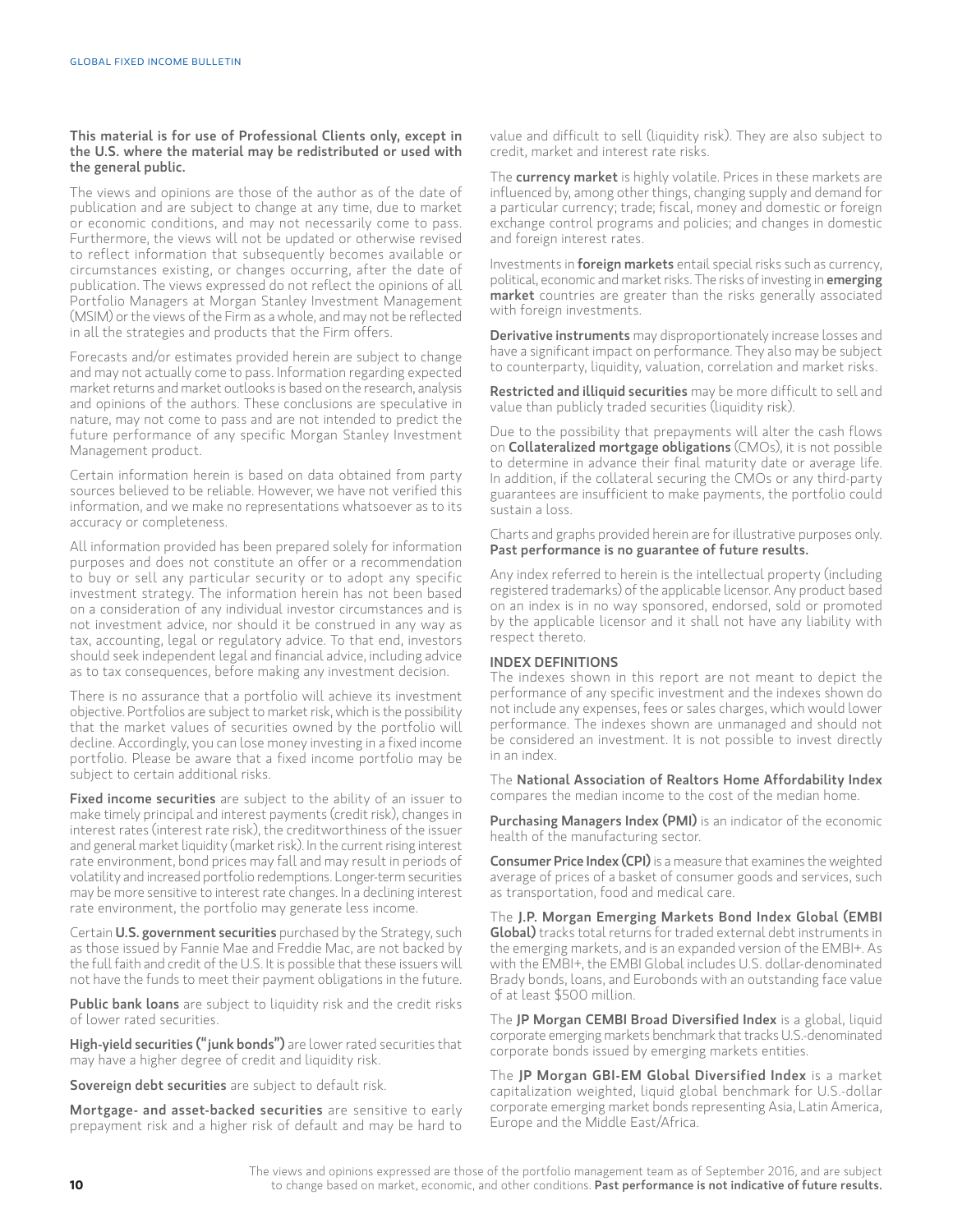The ISM Manufacturing Index is based on surveys of more than 300 manufacturing firms by the Institute of Supply Management. The ISM Manufacturing Index monitors employment, production inventories, new orders and supplier deliveries. A composite diffusion index is created that monitors conditions in national manufacturing based on the data from these surveys.

The Barclays U.S. Mortgage Backed Securities (MBS) Index tracks agency mortgage backed pass-through securities (both fixed-rate and hybrid ARM) guaranteed by Ginnie Mae (GNMA), Fannie Mae (FNMA), and Freddie Mac (FHLMC). The index is constructed by grouping individual TBA-deliverable MBS pools into aggregates or generics based on program, coupon and vintage. Introduced in 1985, the GNMA, FHLMC and FNMA fixed rate indexes for 30- and 15-year securities were backdated to January 1976, May 1977, and November 1982, respectively. In April 2007, agency hybrid adjustable-rate mortgage (ARM) pass-through securities were added to the index.

The Nikkei 225 Index (Japan Nikkei 225) is a price-weighted index of Japan's top 225 blue-chip companies on the Tokyo Stock Exchange. The U.S. Dollar Index (DXY) is an index of the value of the United States dollar relative to a basket of foreign currencies, often referred to as a basket of US trade partners' currencies. Italy 10YR govt bonds—Italy Benchmark 10-Year Datastream Government Index. The MSCI World Index (MSCI developed equities) captures large and mid-cap representation across 23 Developed Markets (DM) countries. Spain 10YR govt bonds-Spain Benchmark 10-Year Datastream Government Index. The BofA Merrill Lynch European Currency High-Yield Constrained Index (ML Euro HY constrained) is designed to track the performance of euro- and British pound sterling-denominated below investment-grade corporate debt publicly issued in the Eurobond, sterling domestic or euro domestic markets by issuers around the world. The S&P 500<sup>®</sup> Index (U.S. S&P 500) measures the performance of the large cap segment of the U.S. equities market, covering approximately 75 percent of the U.S. equities market. The Index includes 500 leading companies in leading industries of the U.S. economy. The JPMorgan Government Bond Index Emerging Markets (JPM External EM Debt) tracks local currency bonds issued by Emerging Market governments. The Index is positioned as the investable benchmark that includes only those countries that are accessible by most of the international investor base (excludes China and India as of September 2013). UK 10YR govt bonds—UK Benchmark 10-Year Datastream Government Index. For the following Datastream government bond indexes, benchmark indexes are based on single bonds. The bond chosen for each series is the most representative bond available for the given maturity band at each point in time. Benchmarks are selected according to the accepted conventions within each market. Generally, the benchmark bond is the latest issue within the given maturity band; consideration is also given to yield, liquidity, issue size and coupon. German 10YR bunds-Germany Benchmark 10-Year Datastream Government Index; Japan 10YR govt bonds-Japan Benchmark 10-Year Datastream Government Index; and 10YR U.S. Treasury-U.S. Benchmark 10-Year Datastream Government Index.

The BofA Merrill Lynch U.S. Mortgage Backed Securities (ML U.S. Mortgage Master) Index tracks the performance of U.S. dollar denominated fixed rate and hybrid residential mortgage pass-through securities publicly issued by U.S. agencies in the U.S. domestic market. The S&P/LSTA U.S. Leveraged Loan 100 Index (S&P/LSTA Leveraged Loan Index) is designed to reflect the performance of the largest facilities in the leveraged loan market. The Barclays Euro Aggregate Corporate Index (Barclays Euro **IG Corporate)** is an index designed to reflect the performance of the euro-denominated investment-grade corporate bond market. The Barclays U.S. Corporate Index (Barclays U.S. IG Corp) is a

broad-based benchmark that measures the investment-grade, fixed rate, taxable, corporate bond market. The **Bank of America Merrill** Lynch United States High Yield Master II Constrained Index (Merrill Lynch U.S. High Yield) is a market value-weighted index of all domestic and Yankee high-yield bonds, including deferred interest bonds and payment-in-kind securities. Its securities have maturities of one year or more and a credit rating lower than BBB-/Baa3, but are not in default. JPY vs USD-Japanese Yen Total return versus USD. Euro vs USD—Euro Total return versus USD. MSCI Emerging Markets Index (MSCI emerging equities) captures large and mid-cap representation across 23 Emerging Markets (EM) countries. The MSCI AC Asia ex-Japan Index (MSCI Asia ex-Japan) captures large and mid-cap representation across two of three Developed Markets countries (excluding Japan) and eight Emerging Markets countries in Asia. The S&P GSCI Softs (GSCI soft commodities) Index is a sub-index of the S&P GSCI that measures the performance of only the soft commodities, weighted on a world production. In 2012, the S&P GSCI Softs index included the following commodities: coffee, sugar, cocoa and cotton. The Dow Jones Commodity Index Gold (Gold) is designed to track the gold market through futures contracts. The JPMorgan Government Bond Index—Emerging Markets (JPM local EM debt) tracks local currency bonds issued by Emerging Market governments. The Index is positioned as the investable benchmark that includes only those countries that are accessible by most of the international investor base (Excludes China and India as of September 2013. The ICE Brent Crude futures contract (**Brent crude oil**) is a deliverable contract based on EFP delivery with an option to cash settle. The **S&P GSCI Copper Index** (Copper), a sub-index of the S&P GSCI, provides investors with a reliable and publicly available benchmark for investment performance in the copper commodity market.

#### This communication is only intended for and will be only distributed to persons resident in jurisdictions where such distribution or availability would not be contrary to local laws or regulations.

There is no guarantee that any investment strategy will work under all market conditions, and each investor should evaluate their ability to invest for the long-term, especially during periods of downturn in the market. Prior to investing, investors should carefully review the strategy's/product's relevant offering document. There are important differences in how the strategy is carried out in each of the investment vehicles.

#### EMEA:

This communication was issued and approved in the United Kingdom by Morgan Stanley Investment Management Limited, 25 Cabot Square, Canary Wharf, London E14 4QA, authorized and regulated by the Financial Conduct Authority, for distribution to Professional Clients only and must not be relied upon or acted upon by Retail Clients (each as defined in the UK Financial Conduct Authority's rules).

Financial intermediaries are required to satisfy themselves that the information in this document is suitable for any person to whom they provide this document in view of that person's circumstances and purpose. MSIM shall not be liable for, and accepts no liability for, the use or misuse of this document by any such financial intermediary. If such a person considers an investment she/he should always ensure that she/he has satisfied herself/himself that she/he has been properly advised by that financial intermediary about the suitability of an investment.

#### U.S.:

A separately managed account may not be suitable for all investors. Separate accounts managed according to the Strategy include a number of securities and will not necessarily track the performance